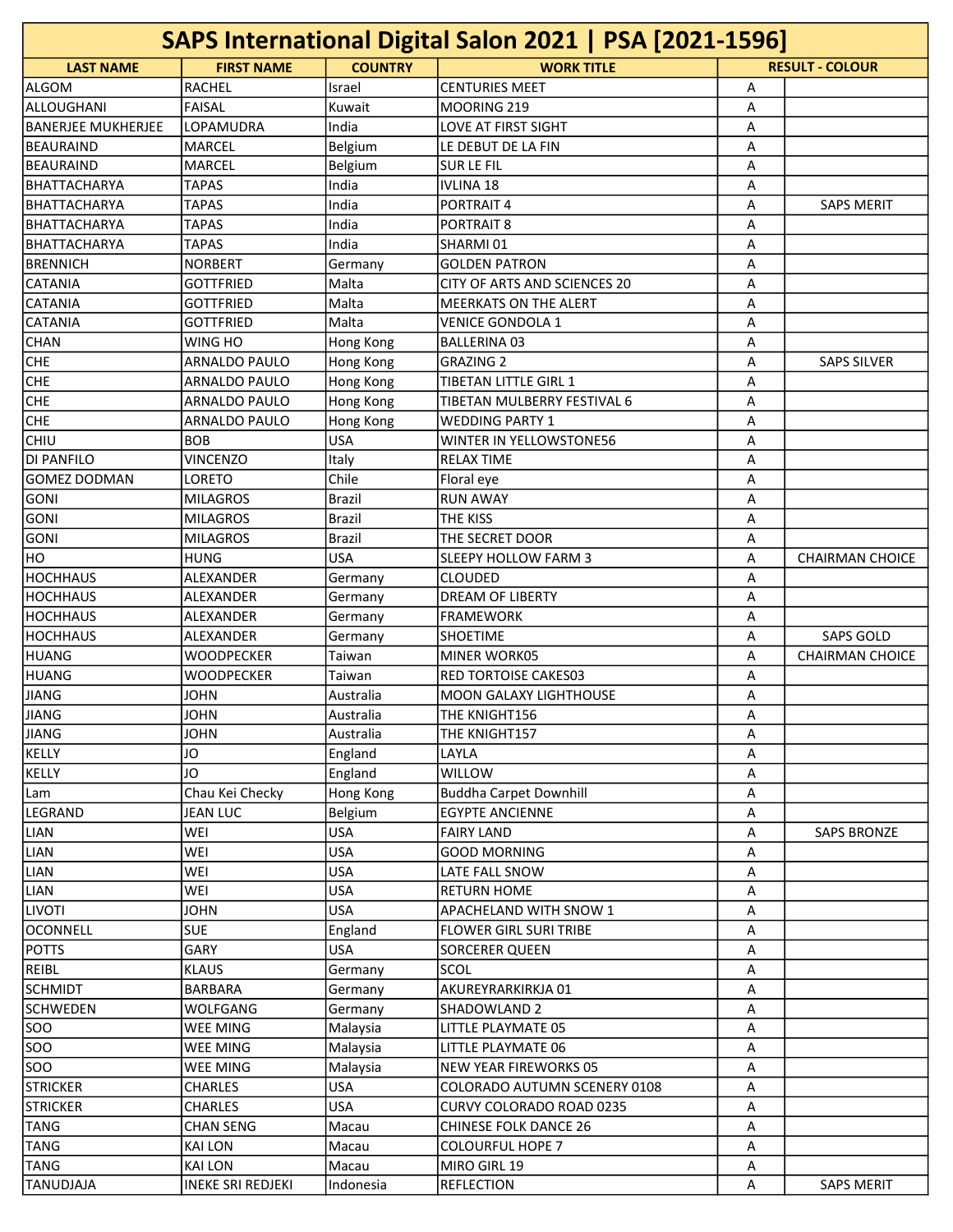| <b>TANUDJAJA</b> | IINEKE SRI REDJEKI | Indonesia | THE RYTHM                | A |                 |
|------------------|--------------------|-----------|--------------------------|---|-----------------|
| ltong            | <b>JIANGCHUAN</b>  | China     | <b>GOLDEN AGE</b>        | A |                 |
| <b>TONG</b>      | <b>JIANGCHUAN</b>  | l China   | <b>SLIM AND GRACEFUL</b> | A |                 |
| <b>WONG</b>      | BARRY              | Hong Kong | BODY PAINTING 1          | A |                 |
| <b>WONG</b>      | BARRY              | Hong Kong | DANCE WITH NET C2        | A |                 |
| <b>WONG</b>      | BARRY              | Hong Kong | DANCE WITH RED 6         | A | <b>PSA GOLD</b> |
| <b>WONG</b>      | BARRY              | Hong Kong | ISHADOW & DANCE 1        | A |                 |
| <b>WONG</b>      | ISHIU GUN          | Hong Kong | <b>BRIDAL BLISS 3</b>    | A |                 |
| <b>WONG</b>      | ISHIU GUN          | Hong Kong | GINA 8                   | A |                 |
| <b>WU</b>        | ISHI ZHEN          | Australia | IFORWARD                 | A |                 |
| lwu              | ISHI ZHEN          | Australia | lQUEEN VICTORIABUILDING  | A |                 |
| WU               | ISHI ZHEN          | Australia | <b>VIVID SYDNEY</b>      | A |                 |

| SAPS International Digital Salon 2021   PSA [2021-1596] |                      |                |                                    |                         |                            |  |  |
|---------------------------------------------------------|----------------------|----------------|------------------------------------|-------------------------|----------------------------|--|--|
| <b>LAST NAME</b>                                        | <b>FIRST NAME</b>    | <b>COUNTRY</b> | <b>WORK TITLE</b>                  |                         | <b>RESULT - MONOCHROME</b> |  |  |
| ALLOUGHANI                                              | FAISAL               | Kuwait         | <b>MOORING 51</b>                  | A                       |                            |  |  |
| <b>BANERJEE MUKHERJEE</b>                               | LOPAMUDRA            | India          | <b>MOONLIT</b>                     | A                       |                            |  |  |
| <b>BEAURAIND</b>                                        | MARCEL               | Belgium        | AU DELA DE L AMOUR                 | Α                       |                            |  |  |
| <b>BEAURAIND</b>                                        | MARCEL               | Belgium        | <b>ELEGANTE DOUCEUR</b>            | Α                       | CHAIRMAN CHOICE            |  |  |
| <b>BEAURAIND</b>                                        | <b>MARCEL</b>        | Belgium        | LA SURVEILLANTE                    | Α                       |                            |  |  |
| <b>BEAURAIND</b>                                        | MARCEL               | Belgium        | LES MURMURE DU SILENCE             | Α                       |                            |  |  |
| BHATTACHARYA                                            | <b>TAPAS</b>         | India          | <b>PORTRAIT 3</b>                  | Α                       |                            |  |  |
| <b>BHATTACHARYA</b>                                     | <b>TAPAS</b>         | India          | SHARMI 10                          | Α                       |                            |  |  |
| <b>BRENNICH</b>                                         | NORBERT              | Germany        | <b>CURVED TUNNEL</b>               | Α                       |                            |  |  |
| <b>CATANIA</b>                                          | <b>GOTTFRIED</b>     | Malta          | <b>STARSHIP CORRIDOR</b>           | Α                       |                            |  |  |
| CHAN                                                    | <b>TIN SANG</b>      | Canada         | Sandhill Crane                     | Α                       |                            |  |  |
| <b>CHE</b>                                              | ARNALDO PAULO        | Hong Kong      | <b>BLUE CITY 10</b>                | Α                       | <b>SAPS SILVER</b>         |  |  |
| <b>CHE</b>                                              | ARNALDO PAULO        | Hong Kong      | LAKE FISHING 1                     | Α                       |                            |  |  |
| <b>CHE</b>                                              | <b>ARNALDO PAULO</b> | Hong Kong      | STAIRWAY OF ETERNITY 1             | Α                       |                            |  |  |
| <b>CHIU</b>                                             | <b>BOB</b>           | <b>USA</b>     | <b>WHITE WORLD33</b>               | Α                       |                            |  |  |
| DAS                                                     | SATYAJIT             | India          | <b>BUTTERFLY EYED</b>              | Α                       |                            |  |  |
| DAS                                                     | SATYAJIT             | India          | <b>EVERY PICTURE TELLS A STORY</b> | Α                       |                            |  |  |
| DAS                                                     | SATYAJIT             | India          | RISE AND SHINE                     | Α                       |                            |  |  |
| <b>DI PANFILO</b>                                       | <b>VINCENZO</b>      | Italy          | <b>WARRIORS HILL</b>               | Α                       |                            |  |  |
| <b>DUTTA</b>                                            | <b>AMAR NATH</b>     | India          | <b>EYE SPECIALIST</b>              | Α                       |                            |  |  |
| <b>GOMEZ DODMAN</b>                                     | LORETO               | Chile          | To the sky                         | Α                       |                            |  |  |
| <b>GOMEZ DODMAN</b>                                     | LORETO               | Chile          | Vegetable Fair Worker              | A                       |                            |  |  |
| <b>GONI</b>                                             | <b>MILAGROS</b>      | <b>Brazil</b>  | <b>FREEDOM</b>                     | Α                       |                            |  |  |
| <b>GONI</b>                                             | <b>MILAGROS</b>      | <b>Brazil</b>  | <b>GABRIELA IN THE BOAT</b>        | Α                       |                            |  |  |
| HALVAS-NIELSEN                                          | <b>HERDIS</b>        | Germany        | <b>TWO ARABIANS</b>                | Α                       |                            |  |  |
| HO                                                      | HUNG                 | <b>USA</b>     | <b>SPIRAL 8T</b>                   | Α                       |                            |  |  |
| HO                                                      | HUNG                 | <b>USA</b>     | STREET 4                           | Α                       |                            |  |  |
| <b>HOCHHAUS</b>                                         | <b>ALEXANDER</b>     | Germany        | CONTEMPLATION                      | Α                       |                            |  |  |
| <b>HOCHHAUS</b>                                         | ALEXANDER            | Germany        | <b>GLOOM</b>                       | Α                       |                            |  |  |
| <b>HOCHHAUS</b>                                         | ALEXANDER            | Germany        | <b>TO EMOTE</b>                    | Α                       |                            |  |  |
| HUANG                                                   | <b>WOODPECKER</b>    | Taiwan         | AFTER WORK HARD BEER2 MONO         | Α                       |                            |  |  |
| <b>HUANG</b>                                            | <b>WOODPECKER</b>    | Taiwan         | WONDERFUL DANCE PAMONO             | Α                       |                            |  |  |
| <b>HUANG</b>                                            | <b>WOODPECKER</b>    | Taiwan         | WONDERFUL DANCEGAMONO              | A                       |                            |  |  |
| KELLY                                                   | JO                   | England        | <b>CRACK HEAD</b>                  | A                       |                            |  |  |
| KELLY                                                   | JO                   | England        | <b>DOROTHY</b>                     | A                       |                            |  |  |
| Lam                                                     | Chau Kei Checky      | Hong Kong      | <b>Happy Cutting</b>               | Α                       |                            |  |  |
| Lam                                                     | Chau Kei Checky      | Hong Kong      | Horse Catching 2                   | Α                       |                            |  |  |
| LEGRAND                                                 | <b>JEAN LUC</b>      | Belgium        | FREDAU ET LA CORDE                 | Α                       |                            |  |  |
| LEGRAND                                                 | <b>JEAN LUC</b>      | Belgium        | NOSTALGIE AU FOUR                  | A                       |                            |  |  |
| LIAN                                                    | WEI                  | <b>USA</b>     | HIKE_TO_TOP                        | Α                       |                            |  |  |
| LIAN                                                    | WEI                  | <b>USA</b>     | YIN_YANG_BEACH                     | Α                       |                            |  |  |
| <b>MUKHERJEE</b>                                        | <b>DEBASHIS</b>      | India          | CAROLINA DUCK IN DRIZZLE           | $\overline{\mathsf{A}}$ |                            |  |  |
| <b>MUKHERJEE</b>                                        | <b>DEBASHIS</b>      | India          | <b>MY NOODLES</b>                  | A                       |                            |  |  |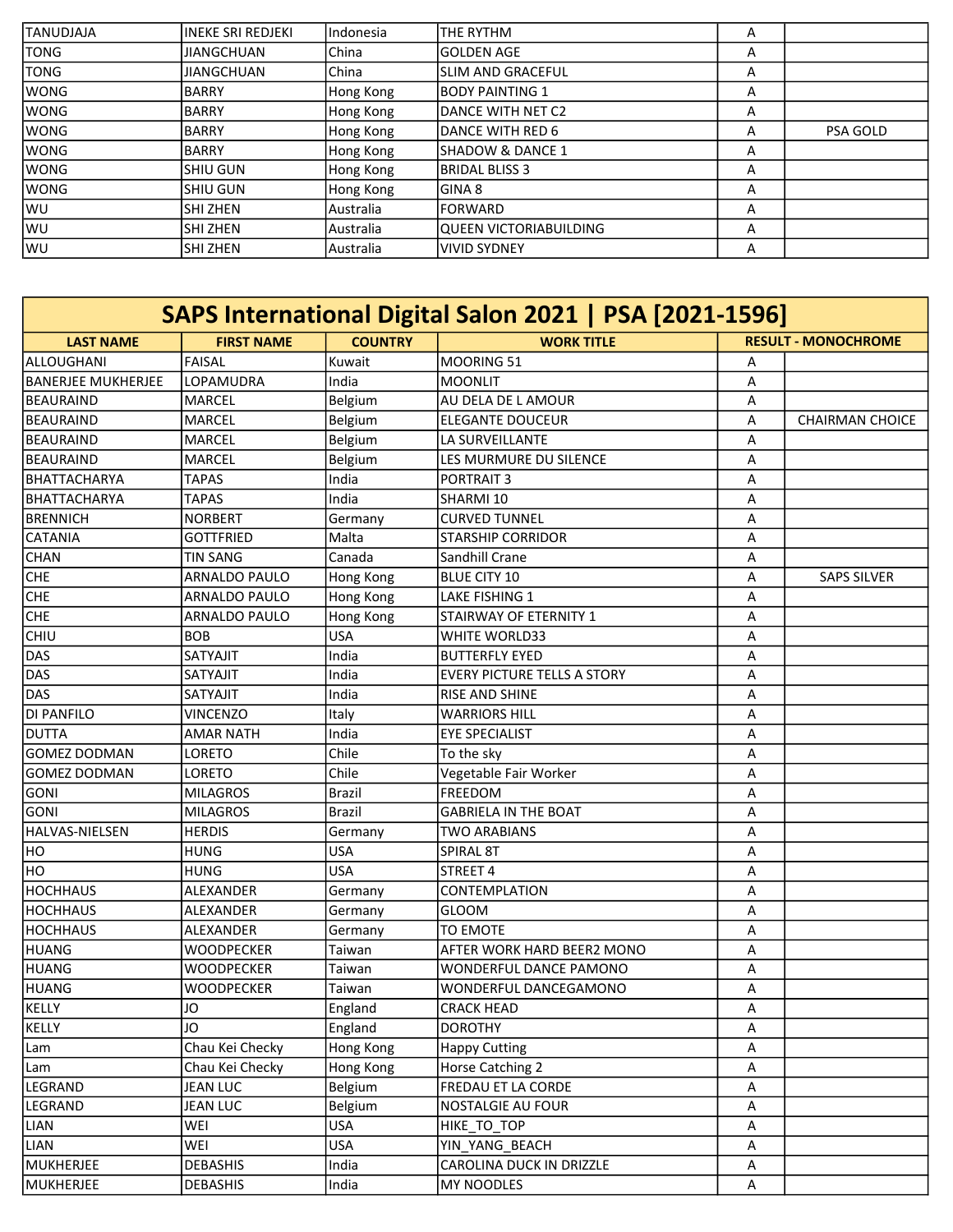| <b>POTTS</b>     | <b>GARY</b>              | <b>USA</b>   | MIMES OF CIENFUEGO              | Α |                        |
|------------------|--------------------------|--------------|---------------------------------|---|------------------------|
| <b>REIBL</b>     | <b>KLAUS</b>             | Germany      | <b>PLAY</b>                     | A |                        |
| <b>REIBL</b>     | <b>KLAUS</b>             | Germany      | <b>TOM</b>                      | Α |                        |
| <b>REIBL</b>     | <b>KLAUS</b>             | Germany      | <b>TOWER</b>                    | A |                        |
| <b>SCHMIDT</b>   | <b>BARBARA</b>           | Germany      | Fjordenhus 01                   | A |                        |
| <b>SCHMIDT</b>   | <b>BARBARA</b>           | Germany      | MMK21                           | Α |                        |
| <b>SCHWEDEN</b>  | <b>WOLFGANG</b>          | Germany      | <b>DIRECTION 1</b>              | Α |                        |
| <b>TANG</b>      | <b>CHAN SENG</b>         | Macau        | <b>CHINESE FAN DANCING 7</b>    | A |                        |
| <b>TANG</b>      | <b>CHAN SENG</b>         | Macau        | <b>VIENNESE WALTZ 24</b>        | Α |                        |
| <b>TANG</b>      | <b>KAI LON</b>           | Macau        | <b>ELEGANT DANCE 8</b>          | A |                        |
| <b>TANG</b>      | <b>KAI LON</b>           | Macau        | <b>MOVE AND STILL 67</b>        | Α |                        |
| <b>TANUDJAJA</b> | <b>INEKE SRI REDJEKI</b> | Indonesia    | <b>SOUL OF THE MUSICIAN</b>     | A | <b>SAPS MERIT</b>      |
| <b>TANUDJAJA</b> | <b>INEKE SRI REDJEKI</b> | Indonesia    | <b>SPIRIT OF LIFE</b>           | A |                        |
| <b>TANUDJAJA</b> | <b>INEKE SRI REDJEKI</b> | Indonesia    | <b>THE SPIRIT</b>               | Α | <b>SAPS GOLD</b>       |
| <b>TONG</b>      | <b>JIANGCHUAN</b>        | China        | <b>CAMELS IN THE DESERT</b>     | Α |                        |
| <b>TONG</b>      | <b>JIANGCHUAN</b>        | China        | <b>MILKING</b>                  | A |                        |
| <b>TUYEN</b>     | <b>NGUYEN XUAN</b>       | Vietnam      | <b>PRAYING</b>                  | Α |                        |
| <b>TUYEN</b>     | <b>NGUYEN XUAN</b>       | Vietnam      | VA LUOI                         | A |                        |
| <b>WONG</b>      | <b>BARRY</b>             | Hong Kong    | <b>BODY 8</b>                   | Α |                        |
| <b>WONG</b>      | <b>BARRY</b>             | Hong Kong    | DANCE M3                        | A |                        |
| <b>WONG</b>      | <b>BARRY</b>             | Hong Kong    | <b>MUSCULAR BALLET POINTE 1</b> | A | <b>PSA GOLD</b>        |
| <b>WONG</b>      | <b>SHIU GUN</b>          | Hong Kong    | GINA <sub>3</sub>               | Α | <b>SAPS BRONZE</b>     |
| <b>WONG</b>      | <b>SHIU GUN</b>          | Hong Kong    | <b>GOOD BALANCE</b>             | A |                        |
| <b>WONG</b>      | <b>SHIU GUN</b>          | Hong Kong    | <b>SISTER MARIA 4</b>           | Α |                        |
| <b>WONG</b>      | <b>SHIU GUN</b>          | Hong Kong    | <b>VEILED INNOCENCE</b>         | Α |                        |
| <b>WONG</b>      | <b>YAN</b>               | <b>China</b> | <b>LADY PRAYING</b>             | А | <b>CHAIRMAN CHOICE</b> |
| WU               | <b>SHI ZHEN</b>          | Australia    | FLY TO THE MOON                 | Α | <b>SAPS MERIT</b>      |

| SAPS International Digital Salon 2021   PSA [2021-1596] |                      |                |                                 |   |                        |  |  |
|---------------------------------------------------------|----------------------|----------------|---------------------------------|---|------------------------|--|--|
| <b>LAST NAME</b>                                        | <b>FIRST NAME</b>    | <b>COUNTRY</b> | <b>WORK TITLE</b>               |   | <b>RESULT - NATURE</b> |  |  |
| <b>ANAGNOSTIDIS</b>                                     | <b>MARC</b>          | France         | CAPTURE QUADRIPUNCTARIA 2       | Α |                        |  |  |
| <b>ANAGNOSTIDIS</b>                                     | <b>MARC</b>          | France         | <b>MANTES ET PAVOT 2</b>        | Α |                        |  |  |
| <b>ANAGNOSTIDIS</b>                                     | <b>MARC</b>          | France         | <b>ORANGE TIP ET FILICARIA</b>  | A |                        |  |  |
| <b>ANAGNOSTIDIS</b>                                     | <b>MARC</b>          | France         | <b>ORNATUM MALE</b>             | Α |                        |  |  |
| BANERJEE MUKHERJEE                                      | LOPAMUDRA            | India          | <b>BALANCING LOVE</b>           | A |                        |  |  |
| <b>BANERJEE MUKHERJEE</b>                               | LOPAMUDRA            | India          | THE WINNER TAKES IT ALL         | А |                        |  |  |
| <b>CHAN</b>                                             | <b>TIN SANG</b>      | Canada         | Kit and red Fox                 | А | <b>SAPS MERIT</b>      |  |  |
| CHAN                                                    | <b>TIN SANG</b>      | Canada         | Male eastern blue bird feeding  | Α |                        |  |  |
| <b>CHE</b>                                              | <b>ARNALDO PAULO</b> | Hong Kong      | <b>VULTURE 4</b>                | A |                        |  |  |
| <b>CHE</b>                                              | <b>ARNALDO PAULO</b> | Hong Kong      | WEB OF LIFE 2                   | A | <b>CHAIRMAN CHOICE</b> |  |  |
| <b>CHE</b>                                              | ARNALDO PAULO        | Hong Kong      | WILDEBEEST CROSSING THE RIVER 4 | Α |                        |  |  |
| <b>CHE</b>                                              | <b>ARNALDO PAULO</b> | Hong Kong      | ZEBRA 4                         | A |                        |  |  |
| <b>CHIU</b>                                             | <b>BOB</b>           | <b>USA</b>     | <b>AFRICAN LEOPARD49</b>        | Α |                        |  |  |
| <b>GUY</b>                                              | <b>GRAEME</b>        | Malaysia       | RIFLEBIRD DISPLAY               | Α |                        |  |  |
| GUY                                                     | <b>GRAEME</b>        | Malaysia       | <b>TANZANIAN CHRISTMAS TREE</b> | Α |                        |  |  |
| <b>HAGAN</b>                                            | <b>JIM</b>           | <b>USA</b>     | <b>MOM AND HATCHLINGS</b>       | A |                        |  |  |
| <b>HAGAN</b>                                            | <b>JIM</b>           | <b>USA</b>     | <b>MOM AND PUPS</b>             | A |                        |  |  |
| HALVAS-NIELSEN                                          | <b>HERDIS</b>        | Germany        | <b>FOOD COMPETITION</b>         | Α |                        |  |  |
| JIANG                                                   | <b>JOHN</b>          | Australia      | THE WATER DANCE41               | A |                        |  |  |
| <b>JIANG</b>                                            | <b>JOHN</b>          | Australia      | <b>WATER DANCE 5</b>            | Α |                        |  |  |
| Lam                                                     | Chau Kei Checky      | Hong Kong      | Lion Loving 8                   | A |                        |  |  |
| Lam                                                     | Chau Kei Checky      | Hong Kong      | Zebra Rolling                   | Α | <b>SAPS SILVER</b>     |  |  |
| <b>LIAN</b>                                             | WEI                  | <b>USA</b>     | <b>FLIPPING FISH</b>            | A |                        |  |  |
| <b>LIAN</b>                                             | WEI                  | <b>USA</b>     | <b>FLY TOGETHER</b>             | A | <b>SAPS GOLD</b>       |  |  |
| MEENAKSHISUNDARAM                                       | <b>SURESH</b>        | Oman           | <b>WALK IN QUEUE</b>            | A |                        |  |  |
| <b>MUKHERJEE</b>                                        | <b>DEBASHIS</b>      | India          | <b>DROPPED CATCH</b>            | A |                        |  |  |
| MUKHERJEE                                               | <b>DEBASHIS</b>      | India          | LOVE IS IN THE AIR              | А |                        |  |  |
| OCONNELL                                                | <b>SUE</b>           | England        | <b>MALE AMAZON KINGFISHER</b>   | A |                        |  |  |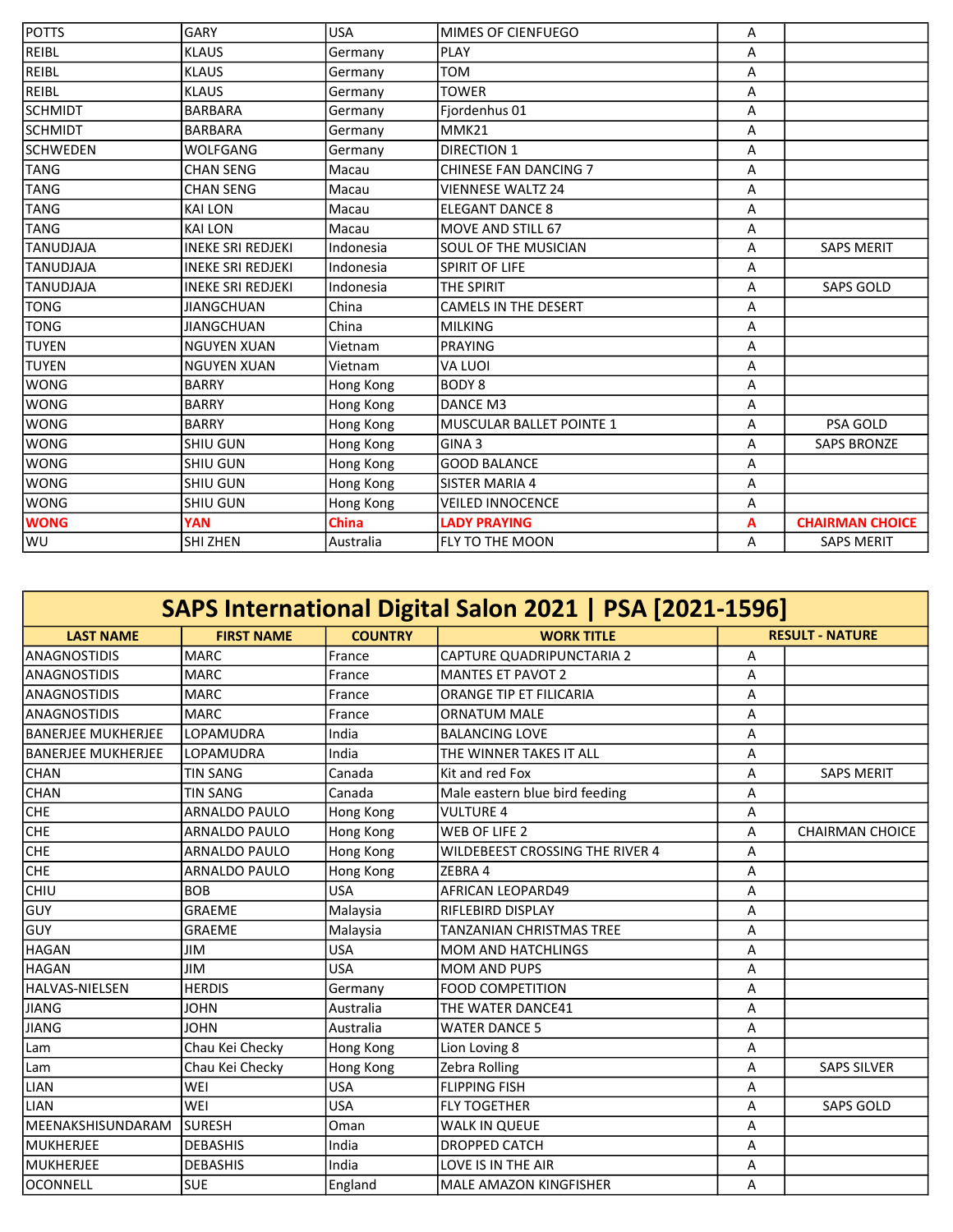| <b>SCHMIDT</b>  | <b>BARBARA</b>           | Germany    | conspecific is eaten 03            | A | <b>SAPS BRONZE</b>     |
|-----------------|--------------------------|------------|------------------------------------|---|------------------------|
| <b>STRICKER</b> | <b>CHARLES</b>           | <b>USA</b> | <b>BROWN BEAR ATTACK 0166</b>      | A |                        |
| <b>STRICKER</b> | <b>CHARLES</b>           | USA        | FISHING BEARS BROOKS FALLS 0015    | A |                        |
| <b>STRICKER</b> | <b>CHARLES</b>           | USA        | SALMON JUMPS INTO BEARS MOUTH 0217 | Α |                        |
| <b>STRICKER</b> | <b>CHARLES</b>           | <b>USA</b> | TWO BEARS ONE SALMON 0408          | Α | <b>SAPS MERIT</b>      |
| TANG            | <b>CHAN SENG</b>         | Macau      | <b>FORAGING 45</b>                 | Α |                        |
| TANG            | <b>CHAN SENG</b>         | Macau      | <b>FORAGING 77</b>                 | A | <b>CHAIRMAN CHOICE</b> |
| <b>TANG</b>     | ICHAN SENG               | Macau      | <b>MEROPIDAE 12</b>                | A |                        |
| <b>TANG</b>     | KAI LON                  | Macau      | <b>BEE EATER 13</b>                | Α |                        |
| <b>TANG</b>     | <b>KAI LON</b>           | Macau      | <b>FIGHTING SNAKE 23</b>           | A |                        |
| ITANUDJAJA      | <b>INEKE SRI REDJEKI</b> | Indonesia  | <b>BREAKFAST</b>                   | A |                        |
| ITANUDJAJA      | <b>INEKE SRI REDJEKI</b> | Indonesia  | <b>NATURE SYMBIOLISM</b>           | A |                        |
| TANUDJAJA       | <b>INEKE SRI REDJEKI</b> | Indonesia  | <b>STRUGGLE FOR LIFE</b>           | A |                        |
| <b>TONG</b>     | <b>JIANGCHUAN</b>        | China      | <b>DESIRE FOR FOOD</b>             | A |                        |
| WU              | SHI ZHEN                 | Australia  | PLAY ON THE WATER                  | Α |                        |
| <b>ZHANG</b>    | <b>RONGZHI</b>           | China      | ATTACK                             | A |                        |
| <b>ZHANG</b>    | <b>RONGZHI</b>           | China      | <b>COMPETE</b>                     | Α |                        |
| <b>ZHANG</b>    | RONGZHI                  | China      | <b>GOT IT</b>                      | Α | <b>PSA GOLD</b>        |
| <b>ZHANG</b>    | <b>RONGZHI</b>           | China      | <b>SHOW OFF</b>                    | A |                        |

| SAPS International Digital Salon 2021   PSA [2021-1596] |                      |                  |                                 |   |                              |  |
|---------------------------------------------------------|----------------------|------------------|---------------------------------|---|------------------------------|--|
| <b>LAST NAME</b>                                        | <b>FIRST NAME</b>    | <b>COUNTRY</b>   | <b>WORK TITLE</b>               |   | <b>RESULT - PHOTO TRAVEL</b> |  |
| ALLOUGHANI                                              | FAISAL               | Kuwait           | <b>GREEN ISLAND 20</b>          | Α |                              |  |
| ALLOUGHANI                                              | FAISAL               | Kuwait           | MOORING 21                      | A |                              |  |
| <b>BANERJEE MUKHERJEE</b>                               | LOPAMUDRA            | India            | RAVANGLA                        | А |                              |  |
| <b>CATANIA</b>                                          | <b>GOTTFRIED</b>     | Malta            | POPEYE VILLAGE MALTA 2          | A |                              |  |
| <b>CATANIA</b>                                          | <b>GOTTFRIED</b>     | Malta            | <b>VENICE TRAFFIC</b>           | A |                              |  |
| <b>CHE</b>                                              | <b>ARNALDO PAULO</b> | Hong Kong        | <b>BUDDHIST FESTIVAL 6</b>      | Α |                              |  |
| <b>CHE</b>                                              | <b>ARNALDO PAULO</b> | Hong Kong        | <b>GREAT WALL 8</b>             | A |                              |  |
| <b>CHE</b>                                              | ARNALDO PAULO        | Hong Kong        | SNOW MOUNTAIN AND THE TEMPLE 1  | A | <b>SAPS GOLD</b>             |  |
| CHE                                                     | ARNALDO PAULO        | Hong Kong        | TAI HINE TOMB 1                 | A |                              |  |
| CHIU                                                    | <b>BOB</b>           | <b>USA</b>       | IN ISRAEL24                     | Α |                              |  |
| DAS                                                     | SATYAJIT             | India            | OM MANI PADME HUM               | A | <b>SAPS MERIT</b>            |  |
| DAS                                                     | <b>SATYAJIT</b>      | India            | WHERE THE MIND IS WITHOUT FEAR  | Α |                              |  |
| <b>DUKE</b>                                             | MICHAEL              | England          | <b>VIENNA FROM THE DANUBE</b>   | Α |                              |  |
| DUTTA                                                   | <b>AMAR NATH</b>     | India            | <b>HOLY 6936</b>                | A | <b>CHAIRMAN CHOICE</b>       |  |
| <b>GOMEZ DODMAN</b>                                     | LORETO               | Chile            | Ayquina                         | Α |                              |  |
| <b>GOMEZ DODMAN</b>                                     | LORETO               | Chile            | Tourists in base towers         | A |                              |  |
| <b>HAGAN</b>                                            | JIM                  | <b>USA</b>       | <b>TRAIN ARRIVAL</b>            | A |                              |  |
| <b>HALVAS-NIELSEN</b>                                   | <b>HERDIS</b>        | Germany          | <b>FAGRADALSFJALL 1</b>         | Α |                              |  |
| <b>HALVAS-NIELSEN</b>                                   | <b>HERDIS</b>        | Germany          | SAILING IN THE BLUE LAGOON      | A | CHAIRMAN CHOICE              |  |
| <b>HARVEY</b>                                           | TREVOR               | Northern Ireland | <b>MONUMENT VALLEY</b>          | A |                              |  |
| <b>HARVEY</b>                                           | <b>TREVOR</b>        | Northern Ireland | SPIRIT IN THE SAND              | A |                              |  |
| HO                                                      | <b>HUNG</b>          | <b>USA</b>       | LAS VEGAS 4                     | Α |                              |  |
| <b>HOCHHAUS</b>                                         | ALEXANDER            | Germany          | DAYBREAK AT MOUNT BROMO         | A |                              |  |
| <b>HOCHHAUS</b>                                         | ALEXANDER            | Germany          | <b>MASS TOURISM</b>             | А |                              |  |
| <b>HOCHHAUS</b>                                         | ALEXANDER            | Germany          | ON VOLCANIC ROCK                | Α |                              |  |
| <b>LIAN</b>                                             | WEI                  | <b>USA</b>       | RED BARN IN WHEAT LAND          | A |                              |  |
| <b>LIAN</b>                                             | WEI                  | <b>USA</b>       | <b>WHEAT LAND FIRST LIGHT</b>   | А |                              |  |
| LIVOTI                                                  | <b>JOHN</b>          | <b>USA</b>       | <b>BADLANDS 2</b>               | A |                              |  |
| OCONNELL                                                | <b>SUE</b>           | England          | <b>FAMILY LIFE OMO VALLEY</b>   | A |                              |  |
| OCONNELL                                                | <b>SUE</b>           | England          | <b>SHRINE VISITOR</b>           | Α |                              |  |
| <b>OCONNELL</b>                                         | <b>SUE</b>           | England          | SMALL TALK IN THE BAZAAR        | A |                              |  |
| REIBL                                                   | <b>KLAUS</b>         | Germany          | <b>BURANO</b>                   | A | <b>SAPS MERIT</b>            |  |
| <b>SCHMIDT</b>                                          | <b>BARBARA</b>       | Germany          | Bishwa Ijtema 02                | А |                              |  |
| soo                                                     | WEE MING             | Malaysia         | <b>DEVOUT TIBETAN 06</b>        | A |                              |  |
| soo                                                     | WEE MING             | Malaysia         | <b>DEVOUT TIBETAN 08</b>        | A |                              |  |
| <b>SOO</b>                                              | WEE MING             | Malaysia         | <b>EXPOSE BUDDHA STATUES 10</b> | А |                              |  |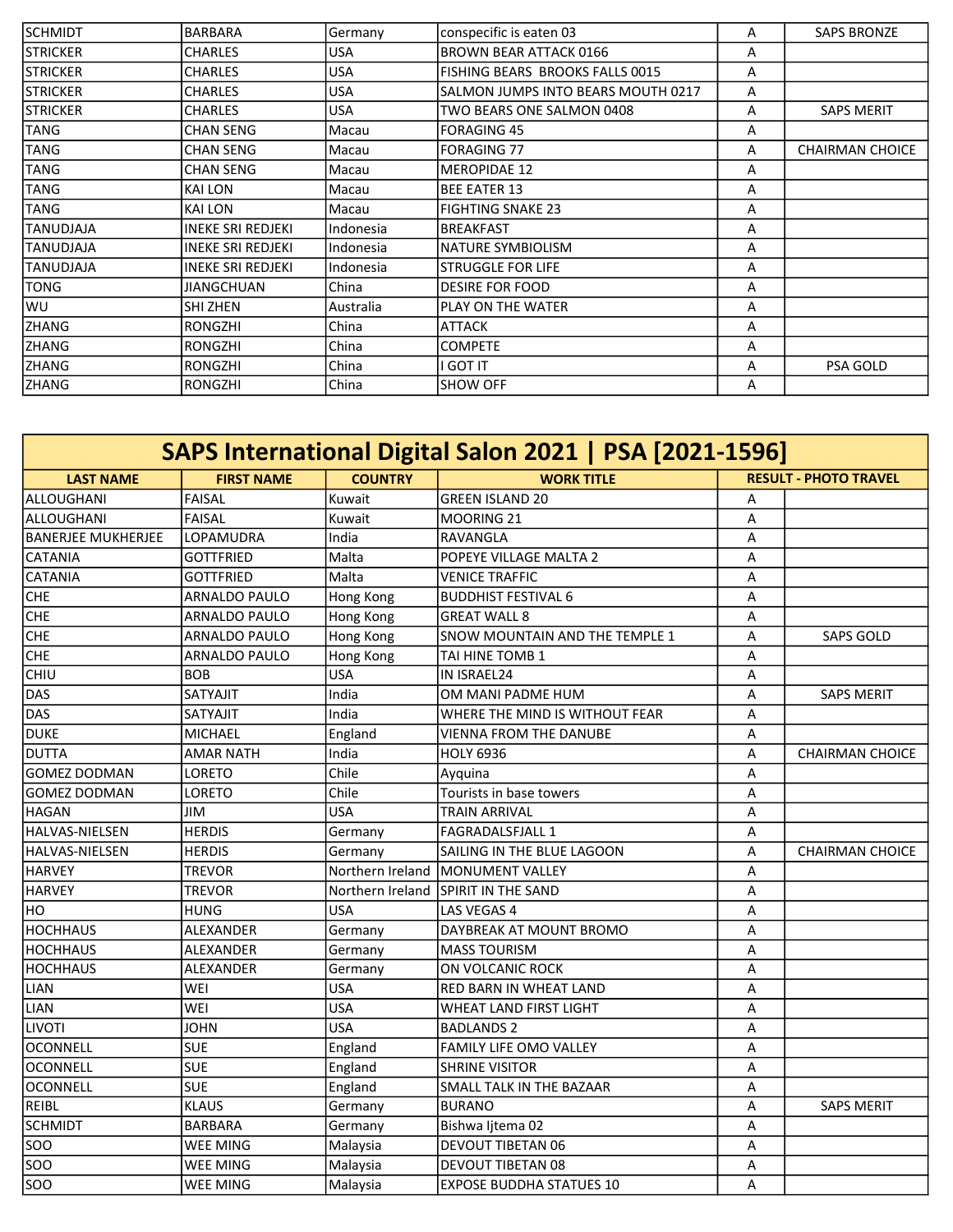| <b>STRICKER</b> | <b>ICHARLES</b>    | <b>USA</b> | lAERIAL VIEW SYDNEY CBD 0240        | Α | <b>PSA GOLD</b>    |
|-----------------|--------------------|------------|-------------------------------------|---|--------------------|
| <b>STRICKER</b> | <b>ICHARLES</b>    | <b>USA</b> | lAUTUMN SCENE MT CRESTED BUTTE 0158 | A |                    |
| <b>TANG</b>     | lCHAN SENG         | lMacau     | IDRUNKEN PERFORMANCE                | Α |                    |
| <b>TANG</b>     | lCHAN SENG         | lMacau     | lMACAU FIREWORK 44                  | A |                    |
| <b>TANG</b>     | ikai LON           | Macau      | JAPANESE FOLK DANCE 12              | Α |                    |
| <b>TANG</b>     | ikai LON           | lMacau     | lMACAU FIREWORK 21                  | Α |                    |
| <b>TANG</b>     | ikai LON           | lMacau     | <b>ISTREET CIRCUS 5</b>             | A | <b>SAPS BRONZE</b> |
| ITANUDJAJA      | lineke Sri Redjeki | lIndonesia | lfisherman homes                    | A |                    |
| ITANUDJAJA      | lineke Sri Redjeki | Indonesia  | IPHOTOGRAPHERS AND BIRDS            | Α |                    |
| <b>TONG</b>     | <b>JIANGCHUAN</b>  | l China    | THE WINDING ROAD TO HOPE            | A | <b>SAPS SILVER</b> |
| ITUYEN          | INGUYEN XUAN       | lVietnam   | LAO CHAI TERRACED FIELDS            | Α |                    |
| <b>TUYEN</b>    | INGUYEN XUAN       | l Vietnam  | lMUA VANG SAN NHU                   | А |                    |
| <b>TUYEN</b>    | INGUYEN XUAN       | Vietnam    | ISAN NHU TERRACED FIELDS            | A |                    |
| IYE.            | DANLEI             | Canada     | <b>JUMP OVER THE FIRE4</b>          | A |                    |

| SAPS International Digital Salon 2021   PSA [2021-1596] |                      |                |                                     |   |                                  |  |  |
|---------------------------------------------------------|----------------------|----------------|-------------------------------------|---|----------------------------------|--|--|
| <b>LAST NAME</b>                                        | <b>FIRST NAME</b>    | <b>COUNTRY</b> | <b>WORK TITLE</b>                   |   | <b>RESULT - PHOTO JOURNALISM</b> |  |  |
| ALGOM                                                   | <b>RACHEL</b>        | Israel         | <b>IN STEP</b>                      | A |                                  |  |  |
| ALLOUGHANI                                              | <b>FAISAL</b>        | Kuwait         | <b>KNOCK</b>                        | Α |                                  |  |  |
| <b>ALLOUGHANI</b>                                       | <b>FAISAL</b>        | Kuwait         | SOCCER 12                           | A |                                  |  |  |
| <b>ALLOUGHANI</b>                                       | <b>FAISAL</b>        | Kuwait         | <b>TIPTOP</b>                       | Α | <b>CHAIRMAN CHOICE</b>           |  |  |
| CATANIA                                                 | <b>GOTTFRIED</b>     | Malta          | <b>MAYORS PARADE LONDON</b>         | A |                                  |  |  |
| <b>CHE</b>                                              | ARNALDO PAULO        | Hong Kong      | <b>DISABILITY 4</b>                 | A |                                  |  |  |
| <b>CHE</b>                                              | <b>ARNALDO PAULO</b> | Hong Kong      | <b>ICE HOCKEY 21</b>                | Α | <b>SAPS MERIT</b>                |  |  |
| <b>CHE</b>                                              | <b>ARNALDO PAULO</b> | Hong Kong      | JUMP OVER THE DEVIL FIRE 2          | A | <b>SAPS BRONZE</b>               |  |  |
| <b>CHE</b>                                              | ARNALDO PAULO        | Hong Kong      | RUGBY 30                            | Α |                                  |  |  |
| <b>CHIU</b>                                             | <b>BOB</b>           | <b>USA</b>     | <b>WORK TOGETHER</b>                | A |                                  |  |  |
| <b>DI PANFILO</b>                                       | <b>VINCENZO</b>      | <b>Italy</b>   | LA FIGLIA DI CHARLIE                | A |                                  |  |  |
| <b>DI PANFILO</b>                                       | <b>VINCENZO</b>      | Italy          | UNCLE HO TRIBUTE                    | A |                                  |  |  |
| <b>DUKE</b>                                             | <b>MICHAEL</b>       | England        | <b>FREE TIBET</b>                   | Α |                                  |  |  |
| DUTTA                                                   | <b>AMAR NATH</b>     | India          | A HOLY PROCESSION                   | A |                                  |  |  |
| <b>FISHER</b>                                           | <b>STEVEN</b>        | <b>USA</b>     | DEPUTY LOOKS FOR EQUIPMENT FLAIR    | Α | <b>SAPS MERIT</b>                |  |  |
| <b>FISHER</b>                                           | <b>STEVEN</b>        | <b>USA</b>     | NUDITY PROTEST WITH MOMA            | A |                                  |  |  |
| HALVAS-NIELSEN                                          | <b>HERDIS</b>        | Germany        | <b>KONSO ACTIVITY</b>               | A |                                  |  |  |
| LEE                                                     | <b>GRACE</b>         | Australia      | BRYDI AT OZDAY10K WHEELCHAIR RACE 6 | A | <b>CHAIRMAN CHOICE</b>           |  |  |
| LEE                                                     | GRACE                | Australia      | <b>RECONCILIATION</b>               | A |                                  |  |  |
| LEGRAND                                                 | <b>JEAN LUC</b>      | Belgium        | <b>CORRIDA 1 ST MARIE</b>           | A |                                  |  |  |
| LEGRAND                                                 | <b>JEAN LUC</b>      | Belgium        | <b>EFFORT DESESPERE</b>             | A | <b>PSA GOLD</b>                  |  |  |
| LEGRAND                                                 | <b>JEAN LUC</b>      | Belgium        | FIN DES 3 TOURS                     | A |                                  |  |  |
| LEGRAND                                                 | JEAN LUC             | Belgium        | <b>RETOUR D EAU</b>                 | A |                                  |  |  |
| OCONNELL                                                | <b>SUE</b>           | England        | <b>NO PARKING</b>                   | Α |                                  |  |  |
| REIBL                                                   | <b>KLAUS</b>         | Germany        | <b>FIRE WALL</b>                    | A |                                  |  |  |
| <b>STEWART</b>                                          | WILLIAM ALEXANDER    | Australia      | <b>HEAD OVER HEELS</b>              | Α |                                  |  |  |
| <b>STEWART</b>                                          | WILLIAM ALEXANDER    | Australia      | NEITHER ONE INJURED                 | A |                                  |  |  |
| <b>STEWART</b>                                          | WILLIAM ALEXANDER    | Australia      | <b>NO SCORE FOR BOND</b>            | A | <b>SAPS SILVER</b>               |  |  |
| <b>STRICKER</b>                                         | <b>CHARLES</b>       | <b>USA</b>     | <b>COWBOY BUCKED OFF HORSE 8798</b> | A |                                  |  |  |
| <b>TANG</b>                                             | <b>CHAN SENG</b>     | Macau          | <b>DRUNKEN DRAGON 41</b>            | Α |                                  |  |  |
| <b>TANG</b>                                             | <b>CHAN SENG</b>     | Macau          | KID RUGBY 72                        | A |                                  |  |  |
| TANG                                                    | <b>CHAN SENG</b>     | Macau          | NO ESCAPE 11                        | Α |                                  |  |  |
| TANG                                                    | <b>KAI LON</b>       | Macau          | <b>ADVANCING POWER 10</b>           | A |                                  |  |  |
| <b>TANG</b>                                             | <b>KAI LON</b>       | Macau          | SPIKE ATTACK THROUGH DEFENDERS      | A |                                  |  |  |
| <b>TONG</b>                                             | <b>JIANGCHUAN</b>    | China          | <b>MORNING MARKET</b>               | A |                                  |  |  |
| YE                                                      | DANLEI               | Canada         | REED DANCE CEREMONY52               | Α |                                  |  |  |
| <b>YESILTAS</b>                                         | <b>BEKIR</b>         | <b>Turkey</b>  | <b>ASURA5</b>                       | A | <b>SAPS GOLD</b>                 |  |  |

SAPS International Digital Salon 2021 | PSA [2021-1596]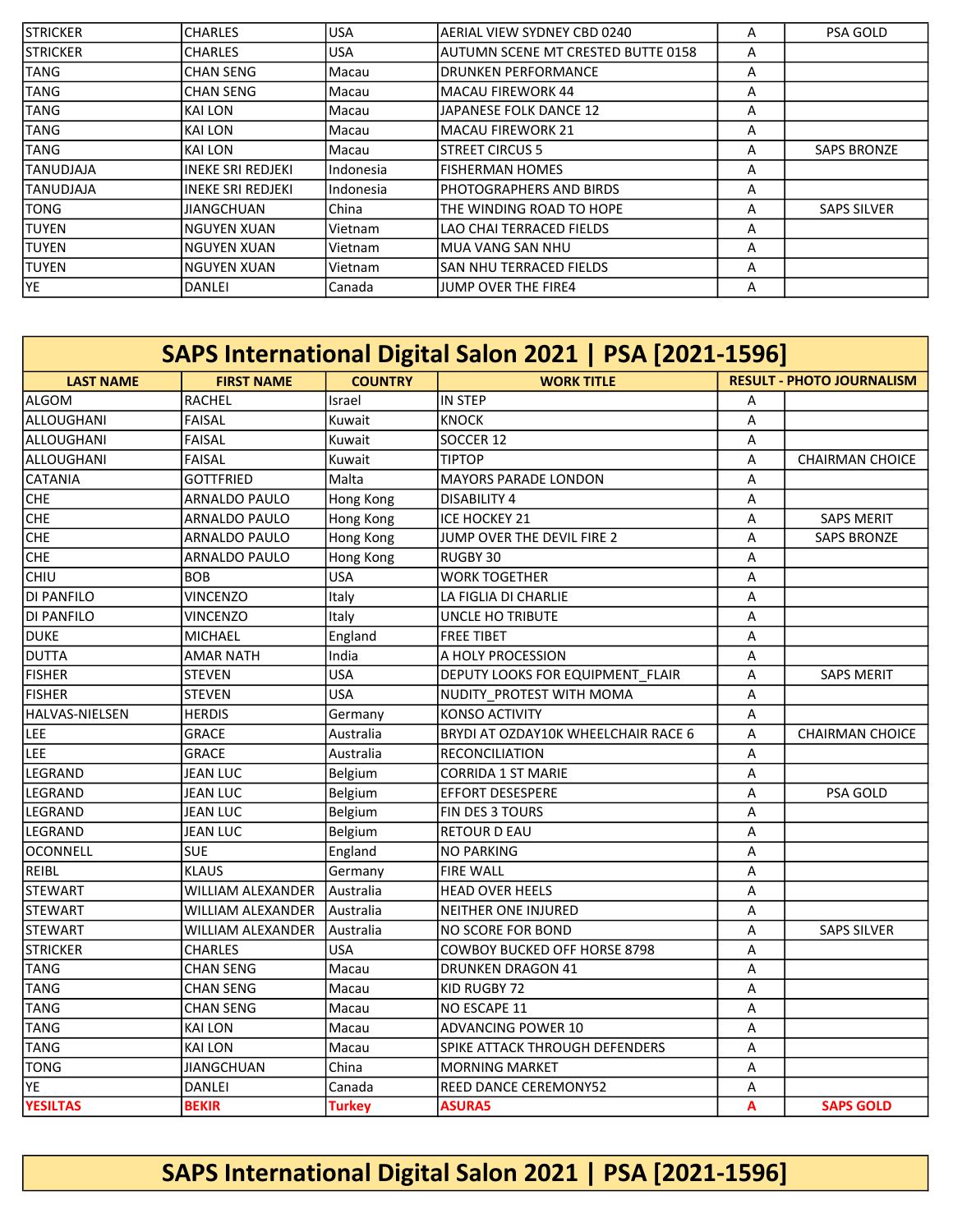| <b>LAST NAME</b>          | <b>FIRST NAME</b>        | <b>COUNTRY</b> | <b>WORK TITLE</b>                    | <b>RESULT - SPORTS [PJD]</b> |                        |
|---------------------------|--------------------------|----------------|--------------------------------------|------------------------------|------------------------|
| lalloughani               | <b>FAISAL</b>            | Kuwait         | <b>KNOCKDOWN</b>                     | Α                            | <b>SAPS MERIT</b>      |
| <b>ALLOUGHANI</b>         | <b>FAISAL</b>            | Kuwait         | MOORING 233                          | A                            |                        |
| lalloughani               | <b>FAISAL</b>            | Kuwait         | <b>TOUGHEST</b>                      | A                            |                        |
| <b>CHAN</b>               | WING HO                  | Hong Kong      | <b>TENNISCOMPETITION 04</b>          | Α                            |                        |
| <b>CHE</b>                | <b>ARNALDO PAULO</b>     | Hong Kong      | <b>ICE HOCKEY 9</b>                  | A                            | <b>SAPS SILVER</b>     |
| <b>CHE</b>                | <b>ARNALDO PAULO</b>     | Hong Kong      | <b>NEVER GIVE UP 7</b>               | Α                            |                        |
| <b>CHE</b>                | <b>ARNALDO PAULO</b>     | Hong Kong      | <b>RUGBY 8</b>                       | A                            |                        |
| <b>CHOY</b>               | <b>BOO SUM ROBERT</b>    | Hong Kong      | <b>MEET THE CHALLENGE</b>            | A                            | <b>CHAIRMAN CHOICE</b> |
| <b>CHOY</b>               | <b>BOO SUM ROBERT</b>    | Hong Kong      | <b>STRONG COMPETITION</b>            | А                            |                        |
| <b>FISHER</b>             | <b>STEVEN</b>            | <b>USA</b>     | THIRD ZEBRA RIDER N TROUBLE          | Α                            | <b>SAPS GOLD</b>       |
| LEE                       | <b>GRACE</b>             | Australia      | BRYDI AT OZDAY10K WHEELCHAIR RACE 1  | A                            |                        |
| LEE                       | <b>GRACE</b>             | Australia      | <b>DISABLED CYCLING 1</b>            | A                            |                        |
| lMEENAKSHISUNDARAM        | <b>SURESH</b>            | Oman           | A RACE GONE AWRY                     | A                            | <b>SAPS MERIT</b>      |
| <b>IMEENAKSHISUNDARAM</b> | <b>SURESH</b>            | Oman           | A RACE START GONE WRONG              | Α                            |                        |
| <b>IMEENAKSHISUNDARAM</b> | <b>SURESH</b>            | Oman           | <b>DOUBLE DUAL</b>                   | A                            |                        |
| loconnell                 | <b>SUE</b>               | England        | <b>FORGING AHEAD</b>                 | A                            |                        |
| <b>REGGIO</b>             | <b>ALMANDO</b>           | Italy          | RIBBON 932                           | A                            |                        |
| <b>REIBL</b>              | <b>KLAUS</b>             | Germany        | <b>RACE</b>                          | A                            |                        |
| <b>REIBL</b>              | <b>KLAUS</b>             | Germany        | SPEED                                | A                            | <b>CHAIRMAN CHOICE</b> |
| <b>SCHMIDT</b>            | <b>BARBARA</b>           | Germany        | Rad am Ring 07                       | A                            |                        |
| <b>STEWART</b>            | <b>WILLIAM ALEXANDER</b> | Australia      | <b>CHRIS VS RYLEY</b>                | Α                            | <b>SAPS BRONZE</b>     |
| <b>STRICKER</b>           | <b>CHARLES</b>           | <b>USA</b>     | <b>BUCKING BULL OVER COWBOY 0903</b> | Α                            | <b>PSA GOLD</b>        |
| Istricker                 | <b>CHARLES</b>           | <b>USA</b>     | LOUD KONTA SERVE 2197                | Α                            |                        |
| <b>STRICKER</b>           | <b>CHARLES</b>           | <b>USA</b>     | SWINGING FOREHAND 2728               | A                            |                        |
| <b>TANG</b>               | <b>CHAN SENG</b>         | Macau          | PUNCH <sub>35</sub>                  | Α                            |                        |
| <b>TANG</b>               | <b>KAI LON</b>           | Macau          | <b>ADVANCING POWER 15</b>            | Α                            |                        |

| SAPS International Digital Salon 2021   PSA [2021-1596] |                      |                  |                                  |   |                                  |  |  |
|---------------------------------------------------------|----------------------|------------------|----------------------------------|---|----------------------------------|--|--|
| <b>LAST NAME</b>                                        | <b>FIRST NAME</b>    | <b>COUNTRY</b>   | <b>WORK TITLE</b>                |   | <b>RESULT - LANDSCAPE [PIDC]</b> |  |  |
| <b>ALLOUGHANI</b>                                       | <b>FAISAL</b>        | Kuwait           | <b>GREEN ISLAND 18</b>           | Α |                                  |  |  |
| lalloughani                                             | <b>FAISAL</b>        | Kuwait           | MOORING 19                       | Α |                                  |  |  |
| <b>BRENNICH</b>                                         | <b>NORBERT</b>       | Germany          | <b>VOLCANIC LAND</b>             | A |                                  |  |  |
| <b>CHAN</b>                                             | <b>WING HO</b>       | Hong Kong        | FA SHAN 05                       | Α |                                  |  |  |
| <b>CHE</b>                                              | <b>ARNALDO PAULO</b> | Hong Kong        | A FOGGY MORNING 1                | Α | PSA GOLD                         |  |  |
| <b>CHE</b>                                              | <b>ARNALDO PAULO</b> | Hong Kong        | <b>ROCKY MOUNTAINS 1</b>         | А |                                  |  |  |
| <b>CHE</b>                                              | <b>ARNALDO PAULO</b> | Hong Kong        | THE BLOOMING SMOKE 3             | A |                                  |  |  |
| <b>CHIU</b>                                             | <b>BOB</b>           | <b>USA</b>       | <b>SPOKANE LANDSCAPE25</b>       | A | <b>CHAIRMAN CHOICE</b>           |  |  |
| <b>CHIU</b>                                             | <b>BOB</b>           | <b>USA</b>       | WINTER IN YELLOWSTONE69          | A |                                  |  |  |
| <b>DI PANFILO</b>                                       | <b>VINCENZO</b>      | Italy            | <b>GHOST VALLEY</b>              | Α |                                  |  |  |
| lgomez dodman                                           | <b>LORETO</b>        | Chile            | <b>River Loa</b>                 | A |                                  |  |  |
| <b>HAGAN</b>                                            | <b>JIM</b>           | <b>USA</b>       | PIMA POINT                       | A |                                  |  |  |
| <b>HALVAS-NIELSEN</b>                                   | <b>HERDIS</b>        | Germany          | <b>RIVER BENDING</b>             | A |                                  |  |  |
| <b>HARVEY</b>                                           | <b>TREVOR</b>        | Northern Ireland | ENTERING THE LAKE DISTRICT       | A |                                  |  |  |
| HO                                                      | <b>HUNG</b>          | <b>USA</b>       | <b>BAD LAND DEATH VALLEY</b>     | A | <b>SAPS MERIT</b>                |  |  |
| HO                                                      | <b>HUNG</b>          | <b>USA</b>       | <b>MOUNT BALDY</b>               | A |                                  |  |  |
| HO                                                      | <b>HUNG</b>          | <b>USA</b>       | YOSEMITE V                       | A |                                  |  |  |
| JIANG                                                   | <b>JOHN</b>          | Australia        | <b>SUNSET ON THE FISHERMAN</b>   | Α |                                  |  |  |
| Lam                                                     | Chau Kei Checky      | Hong Kong        | Sunset Elephants                 | A |                                  |  |  |
| LEE                                                     | <b>GRACE</b>         | Australia        | THE TREASURE BOWL                | Α | <b>SAPS SILVER</b>               |  |  |
| LEE                                                     | <b>GRACE</b>         | Australia        | TWILIGHT AT CAVE CATHEDRAL ROCKS | A |                                  |  |  |
| MUKHERJEE                                               | <b>DEBASHIS</b>      | India            | <b>GORKHEY TREKKERS HEAVEN</b>   | A |                                  |  |  |
| <b>OCONNELL</b>                                         | <b>SUE</b>           | England          | MIGHTY IGUAZU                    | A |                                  |  |  |
| REIBL                                                   | <b>KLAUS</b>         | Germany          | <b>ICELAND</b>                   | Α |                                  |  |  |
| REIBL                                                   | <b>KLAUS</b>         | Germany          | <b>SPIDER</b>                    | A |                                  |  |  |
| REIBL                                                   | <b>KLAUS</b>         | Germany          | <b>STORM</b>                     | A |                                  |  |  |
| <b>SCHMIDT</b>                                          | <b>BARBARA</b>       | Germany          | Vesturland 02                    | Α |                                  |  |  |
| STRICKER                                                | <b>CHARLES</b>       | <b>USA</b>       | MT CRESTED BUTTE AUTUMN 0324     | A | <b>CHAIRMAN CHOICE</b>           |  |  |